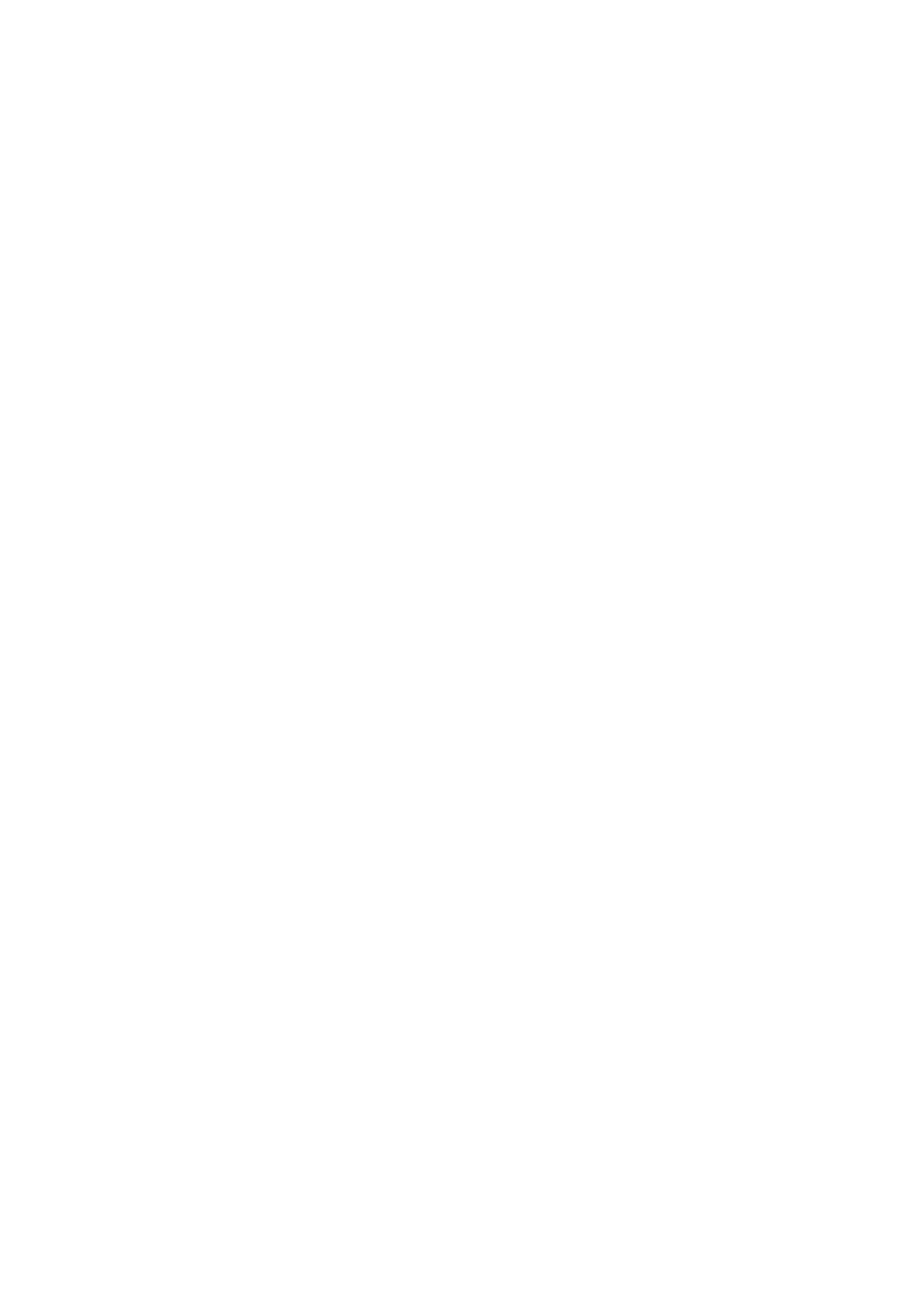

## **DRAFT STATES OF JERSEY (MINISTER FOR EXTERNAL RELATIONS) (JERSEY) REGULATIONS 201-**

#### **REPORT**

#### **Background**

The Chief Minister made a decision on 13th January 2011 regarding the appointment of an Assistant Chief Minister with responsibility for external affairs (MD-C-2011- 0001), which stated that the decision was an interim measure and that the Chief Minister would consider bringing forward a proposal for a new ministerial post at a later date. The Council of Ministers, at their meeting on 12th May 2011, endorsed the proposal to establish an office of Minister with responsibility for UK and International Relations. The Council of Ministers, at their meeting on 7th December 2012, reaffirmed the proposal to create a Minister for External Relations to share concurrent responsibility for external relations with the Chief Minister.

The Council asked that the necessary draft Regulations be referred in the first instance to the Corporate Services Scrutiny Panel. The Panel indicated that the draft Regulations should be presented to the States Assembly as a Report in order that they could be made publicly available and so enable the Panel to undertake their review unhindered by any potential issues of confidentiality. The Chief Minister, in accordance with MD-C-2013-0020, presented the draft Regulations to the States Assembly for information on 11th March 2013 (R.18/2013).

The Panel subsequently requested that the Council proceed in lodging the draft Regulations for debate before the summer recess. The Panel have advised that they expect to publish their report once the draft Regulations have been lodged by the Chief Minister and before this matter is considered by the States Assembly. The Council of Ministers, at their meeting on 22nd May 2013, noted this request, and the Draft States of Jersey (Minister for External Relations) (Jersey) Regulations 201- are accordingly lodged for debate by the States Assembly.

#### **Rationale**

#### International norms

The international norm is for each jurisdiction around the world to have 3 positions in order to conduct external relations. These 3 positions are: (1) Head of State (for Jersey, Her Majesty the Queen), (2) Head of Government (for Jersey, the Chief Minister), and (3) Minister for Foreign Affairs (not at present a ministerial post in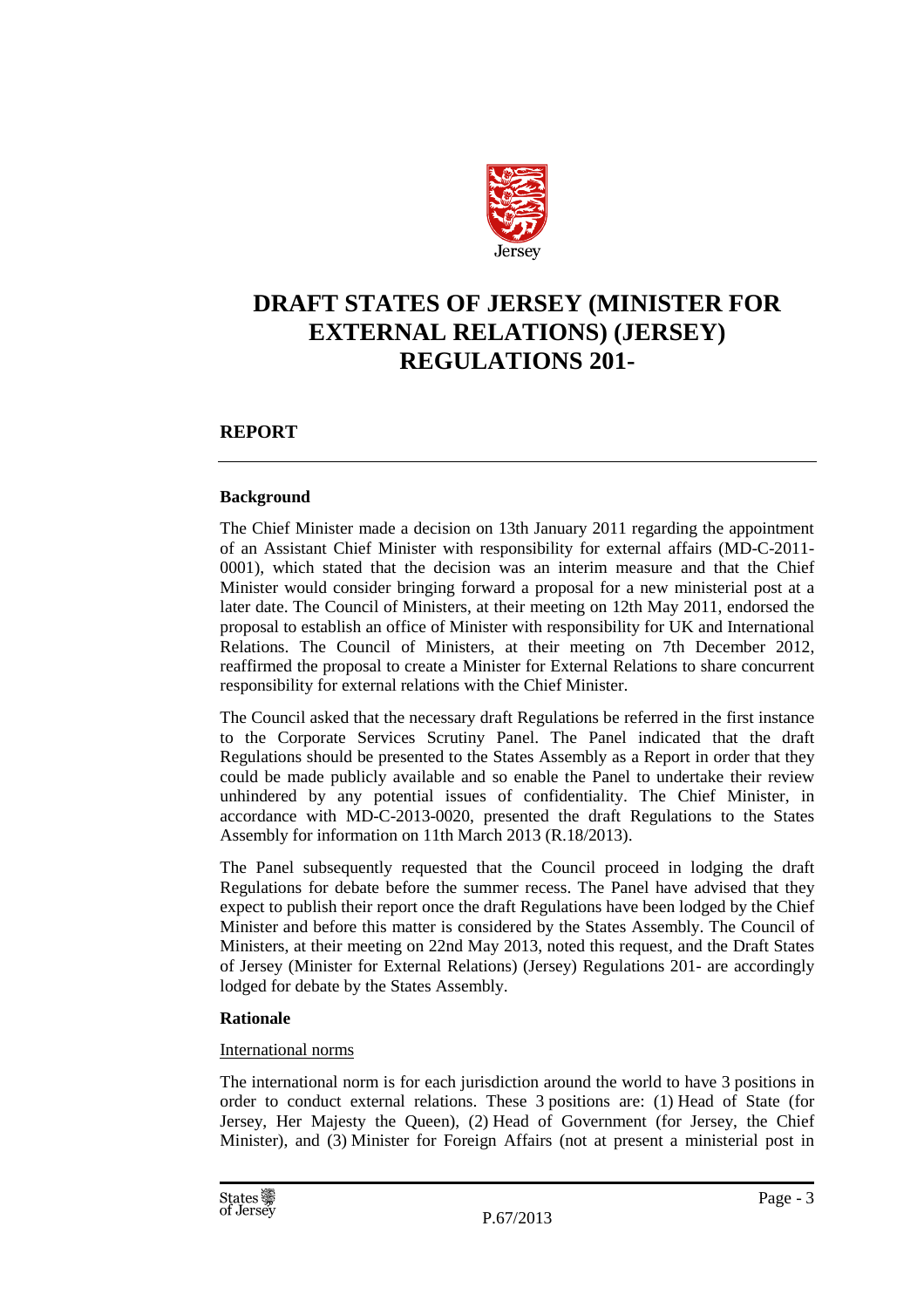Jersey and hence now proposed as Minister for External Relations). The United Nations Protocol and Liaison Service maintain an up-to-date reference list of Governments with official titles of the respective Heads of State, Heads of Government and Ministers for Foreign Affairs.

There is therefore an expectation overseas that, along with a Head of Government (Chief Minister), the Government will include within its Cabinet (Council of Ministers) the important role of Minister for Foreign Affairs. Whilst the role of Assistant Chief Minister with responsibility for external relations has proved valuable and much good work has been undertaken, this is not the same as being able to engage on equal terms with Ministers for Foreign Affairs from other jurisdictions. A Minister for External Relations with Cabinet status will inevitably carry more weight overseas, as well as being more easily understandable to those from other cultures around the world.

The creation of a Minister for External Relations will ensure that the Island fills this current gap within the Council of Ministers and so is able to meet the international norm for the conduct of foreign affairs. This is essential if Jersey is to achieve the best possible outcomes in protecting and promoting our interests overseas.

#### Improved accountability

The creation of a Minister for External Relations to replace an Assistant Minister with these responsibilities would also improve accountability in a number of ways. There would be enhanced accountability to the Council of Ministers, as a Minister would be in attendance at each Council meeting to account for their actions in a way that is not necessarily the case with an Assistant Minister. There would be improved accountability to the States Assembly, as a Minister would be voted into office by Members and would be required to regularly answer questions in the Assembly and appear before scrutiny as is the case with other Ministers. Most importantly, the creation of a Minister with these responsibilities would provide additional clarity for Islanders in holding their Government to account in the increasingly important area of UK and international relations.

#### Common Policy for External Relations

The Council of Ministers have agreed a *Common Policy for External Relations*, as reported to the States Assembly in November 2012 (R.140/2012). The conduct of external relations must therefore be undertaken in accordance with the policy agreed by the Council, whether this policy is being implemented by the Chief Minister, the Minister for External Relations or any other Minister. The establishment of a Minister for External Relations would enhance the delivery of the Common Policy and would help to co-ordinate assistance to other Ministers with a significant international aspect to their respective portfolios.

The establishment of a Minister for External Relations is not intended to change the role of any other Minister with regard to external relations. Nor is it intended to make any changes to the roles of others in the Island, including the important functions performed by the Lieutenant Governor and Bailiff in the conduct of external relations. Lastly, the creation of this new ministerial post is not intended to make any change to the Island's constitutional relationship with the United Kingdom. The Common Policy for External Relations states clearly that it is not Government policy to seek independence from the United Kingdom. The Common Policy also recalls the *Framework for developing the international identity of Jersey* signed by the UK and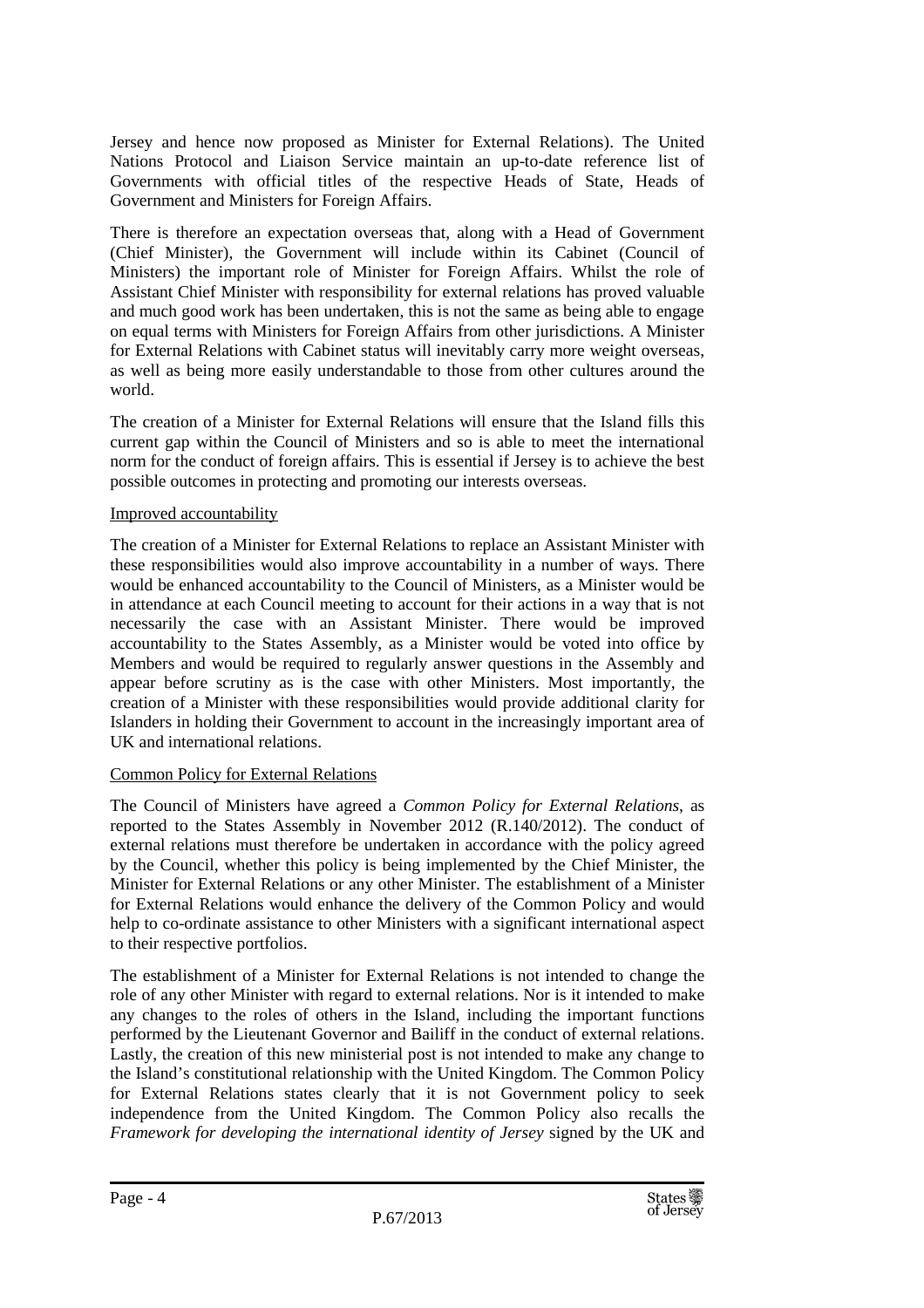Jersey in 2007 (appended to this report) and the creation of a Minister for External Relations is consistent with this framework.

#### **Financial and manpower implications**

This simple transition from a post of Assistant Minister to a post of Minister has no direct financial or manpower implications beyond the resources already agreed by the States Assembly within the Medium Term Financial Plan 2013–2015, but would ensure an immediate improvement to the ability to represent the best interests of the Island overseas.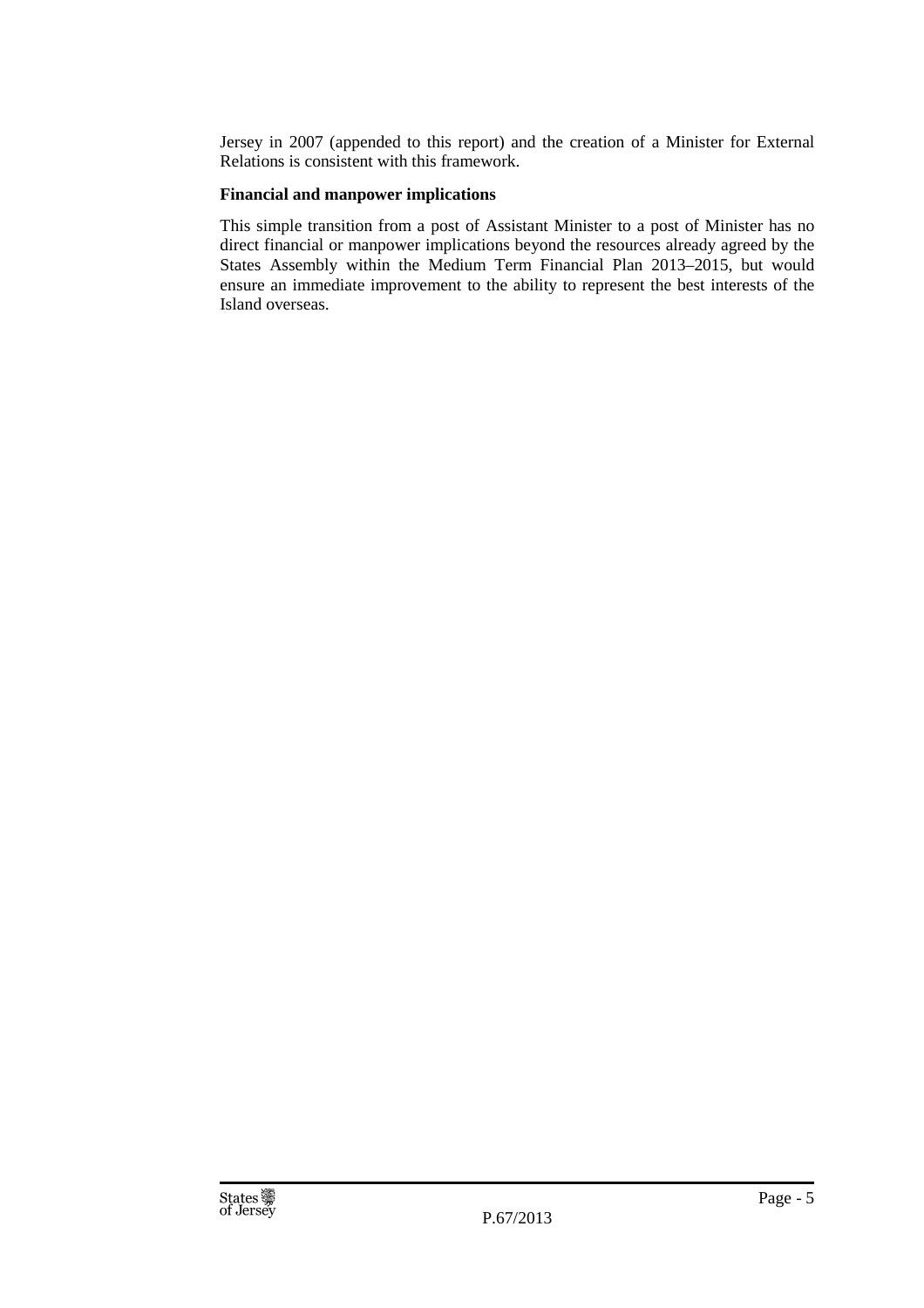#### **Addendum to Report – Framework for developing the international identity of Jersey**

Following the statement of intent agreed on 11th January 2006, the Chief Minister of Jersey and the UK Secretary of State for Constitutional Affairs have agreed the following principles. They establish a framework for the development of the international identity of Jersey. The framework is intended to clarify the constitutional relationship between the UK and Jersey, which works well and within which methods are evolving to help achieve the mutual interests of both the UK and Jersey.

- 1. The UK has no democratic accountability in and for Jersey, which is governed by its own democratically elected assembly. In the context of the UK's responsibility for Jersey's international relations it is understood that –
	- The UK will not act internationally on behalf of Jersey without prior consultation.
	- The UK recognises that the interests of Jersey may differ from those of the UK, and the UK will seek to represent any differing interests when acting in an international capacity. This is particularly evident in respect of the relationship with the European Union, where the UK interests can be expected to be those of an EU member state and the interests of Jersey can be expected to reflect the fact that the UK's membership of the EU only extends to Jersey in certain circumstances as set out in Protocol 3 of the UK's Treaty of Accession.
- 2. Jersey has an international identity which is different from that of the UK.
- 3. The UK recognises that Jersey is a longstanding, small democracy and supports the principle of Jersey further developing its international identity.
- 4. The UK has a role to play in assisting the development of Jersey's international identity. The role is one of support not interference.
- 5. Jersey and the UK commit themselves to open, effective and meaningful dialogue with each other on any issue that may come to affect the constitutional relationship.
- 6. International identity is developed effectively through meeting international standards and obligations which are important components of Jersey's international identity.
- 7. The UK will clearly identify its priorities for delivery of its international obligations and agreements so that these are understood, and can be taken into account, by Jersey in developing its own position.
- 8. The activities of the UK in the international arena need to have regard to Jersey's international relations, policies and responsibilities.
- 9. The UK and Jersey will work together to resolve or clarify any differences which may arise between their respective interests.
- 10. Jersey and the UK will work jointly to promote the legitimate status of Jersey as a responsible, stable and mature democracy with its own broad policy interests and which is willing to engage positively with the international community across a wide range of issues.

Signed 1st May 2007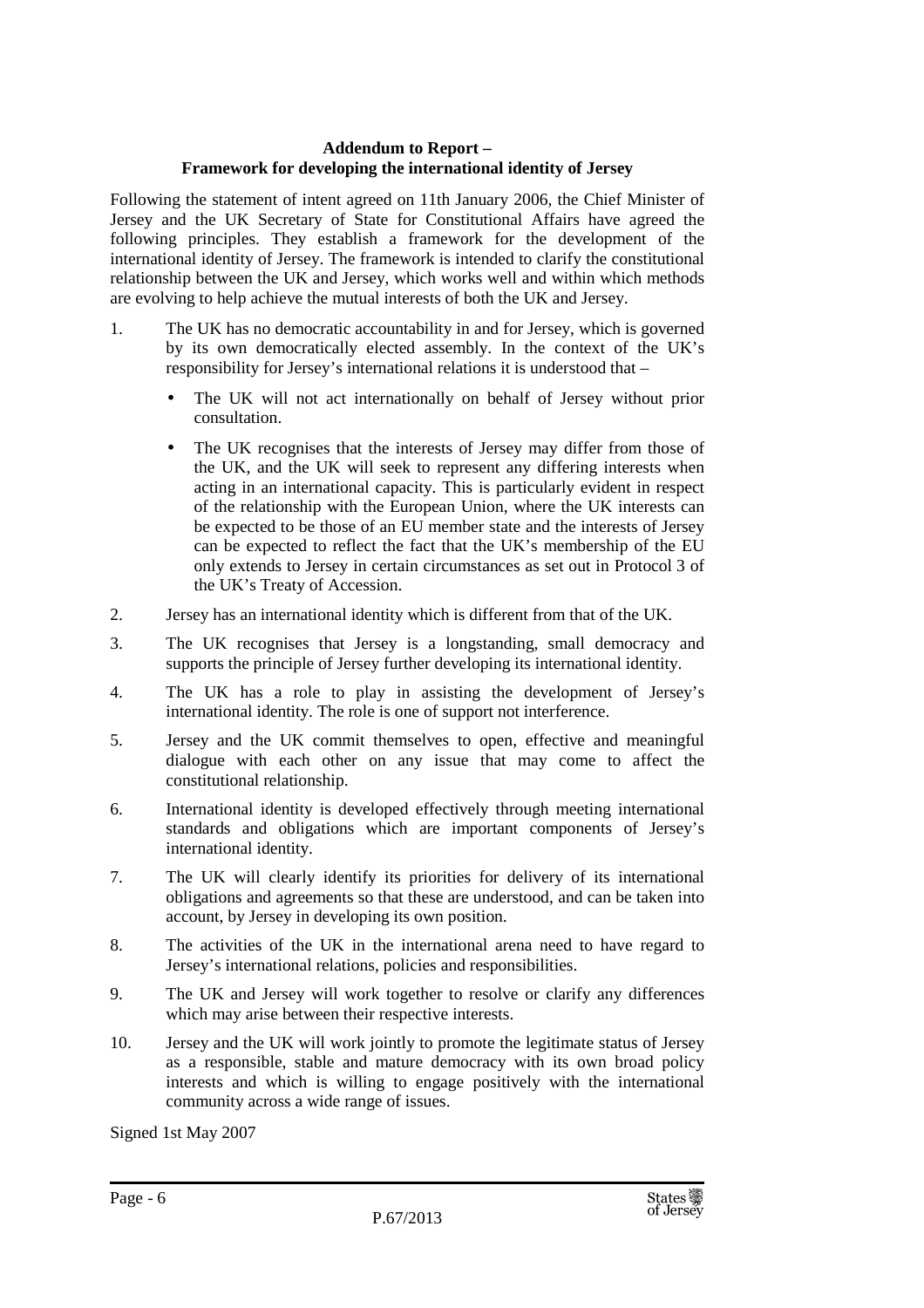*Regulation 1* defines the States of Jersey Law 2005 as the principal Law.

*Regulation 2* establishes the Minister for External Relations.

*Regulation 3* describes the functions of the Minister for External Relations. He or she shall discharge, concurrently with the Chief Minister, the function described in Article  $18(3)(b)$  of the principal Law. That function is –

"(b) conducting external relations in accordance with the common policy agreed by the Council of Ministers."

It remains the function of the Council of Ministers, under Article  $18(2)(c)$  of the principal Law, to discuss and agree their common policy regarding external relations.

In addition, the functions of the Chief Minister under various enactments and Acts of the United Kingdom that are extended to Jersey are transferred to the Minister for External Relations. The functions are described in detail in Regulations 6 to 20 below.

*Regulation 4* amends the principal Law so as to increase the number of Ministers to 10. These Regulations do not provide for an increase in the total of the Chief Minister, Ministers and Assistant Ministers, which is set at 22 by Article 25(3) of the principal Law.

*Regulation 5* amends Standing Orders of the States of Jersey so as to apply the process for selection and appointment of Ministers to the selection and appointment of a Minister for External Relations.

*Regulations 6* to *20* amend Jersey enactments or provide for the construction of Orders in Council of the United Kingdom so as to implement the transfer of functions provided for in Regulation 3(2).

*Regulation 6* amends the European Communities Legislation (Implementation) (Jersey) Law 1996. Under that Law the Minister may make Orders to give effect in Jersey to a Community instrument where immediate or early enactment is necessary or expedient. Otherwise, Community instruments are given effect by Regulations. The Ministerial power under this Law is customarily used to give effect to Community instruments which impose sanctions against regimes in other countries.

*Regulation 7* amends the Community Provisions (Restrictive Measures – North Korea) (Jersey) Order 2007 so as to remove an express reference to the Chief Minister. Consequently, any reference to "the Minister" in the Order will be construed in accordance with the European Communities Legislation (Implementation) (Jersey) Law 1996 as amended by Regulation 6.

*Regulation 8* amends the Taxation (Agreements with European Union Member States) (Jersey) Regulations 2005. The Minister has the power to make Orders amending certain dates and the list of competent authorities in the Regulations and suspending or reinstating the operation of the Regulations in respect of a contracting party that has served a termination agreement.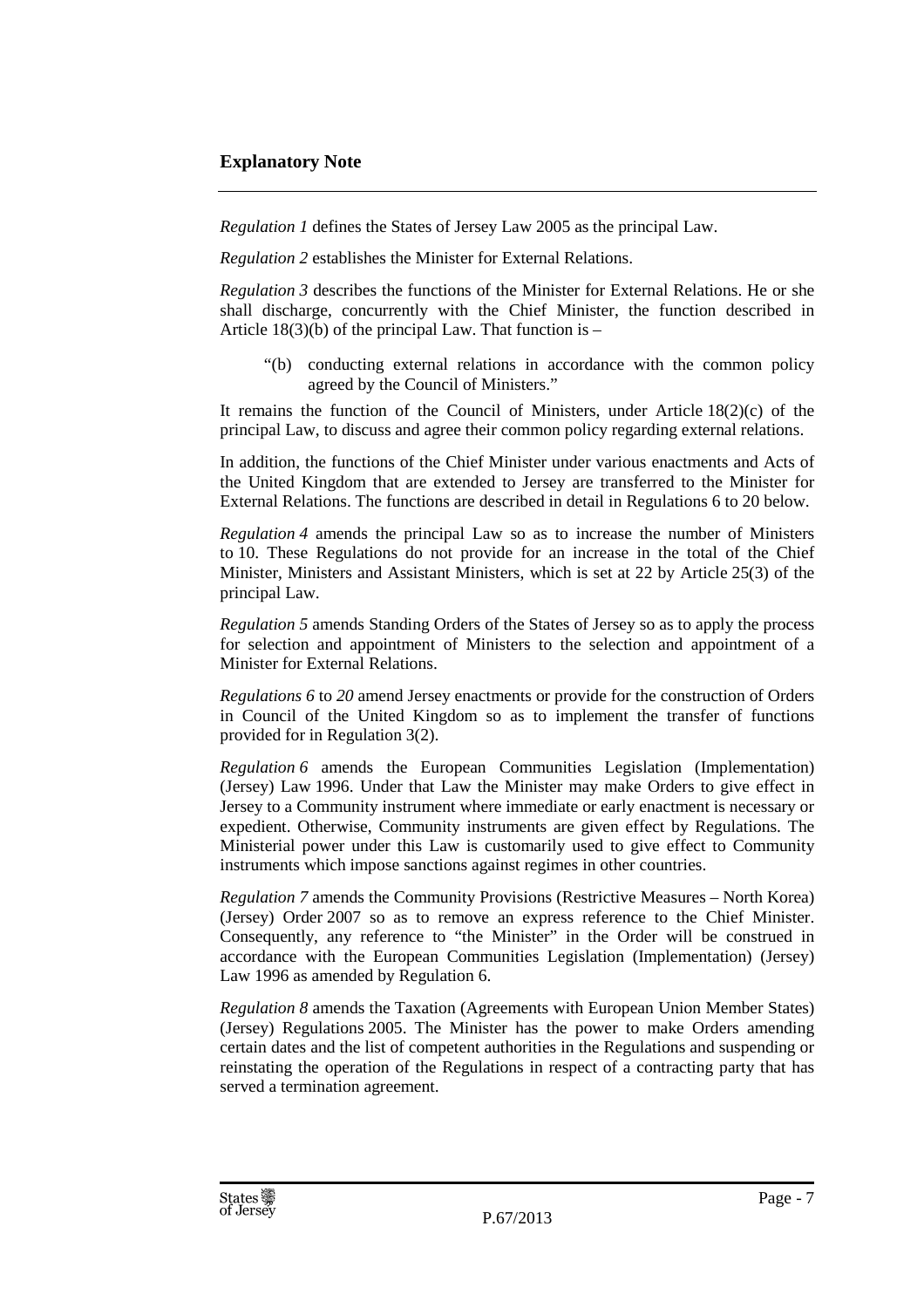*Regulation 9* amends the Taxation (Double Taxation) (Jersey) Regulations 2010. Under those Regulations the Minister has power by Order to add to the Regulations a commencement date for a double taxation agreement.

*Regulation 10* amends the Taxation (Exchange of Information with Third Countries) (Jersey) Regulations 2008. Under those Regulations the Minister has power by Order to add to the Regulations descriptions of taxes and a commencement date for a tax information exchange agreement.

*Regulation 11* amends the Money Laundering and Weapons Development (Directions) (Jersey) Law 2012. Under that Law the Minister may make Orders amending definitions in the Law, give directions in respect of a country or territory where there is a risk of money laundering or weapons development that is a significant risk to the interests of Jersey and give licences permitting activity that would otherwise be prohibited by a direction.

*Regulation 12* provides for the construction of the Nuclear Safeguards Act 2000 as that Act is extended to Jersey by the Nuclear Safeguards (Jersey) Order 2004. Under that Act, the Minister may make Orders giving effect in Jersey to any Safeguards Agreement connected with the Treaty on the Non-Proliferation of Nuclear Weapons and may require the provision of information for those purposes.

*Regulation 13* amends the Nuclear Safeguards (Jersey) Order 2005 so that, consistent with the rule for construction in Regulation 12, references to the Minister in it are references to the Minister for External Relations.

*Regulation 14* amends the Terrorist Asset-Freezing (Jersey) Law 2011. Under that Law the Minister may designate a person suspected of direct or indirect involvement in terrorist activity, with the consequence that the person's assets are frozen. The Minister may also by licence authorize activities that would otherwise be prohibited by a designation.

*Regulation 15* amends the Crime and Security (Jersey) Law 2003. The principal function of the Minister under that Law is to make asset-freezing Orders.

*Regulation 16* provides for the construction of certain Orders in Council that implement sanctions and measures pursuant to a resolution of the Security Council of the United Nations so as to provide for licensing functions under those Orders in Council to be discharged by the Minister for External Relations.

*Regulation 17* amends the Hong Kong Economic and Trade Office (Privileges and Immunities) (Jersey) Law 1998. Under that Law the Minister has power, by Order, to confer specified exemptions and reliefs in connection with an office to which the Law applies.

*Regulation 18* provides for references to the Chief Minister in the Air Navigation Order 2005 of the United Kingdom, as it has effect in Jersey, to be construed as references to the Minister for External Relations. The Ministerial powers under the Air Navigation Order are to make Orders regulating the carriage, by air, of dangerous goods, to make Rules of the Air by Order, to make Orders prohibiting or restricting flying, to make Orders regarding aircraft noise and to make Orders designating airports for customs and excise purposes. In addition, the Secretary of State in the United Kingdom is required to notify the Minister before exercising certain powers under the 2005 Order and the Director of Civil Aviation is required to consult the Minister before making directions for airspace policy purposes.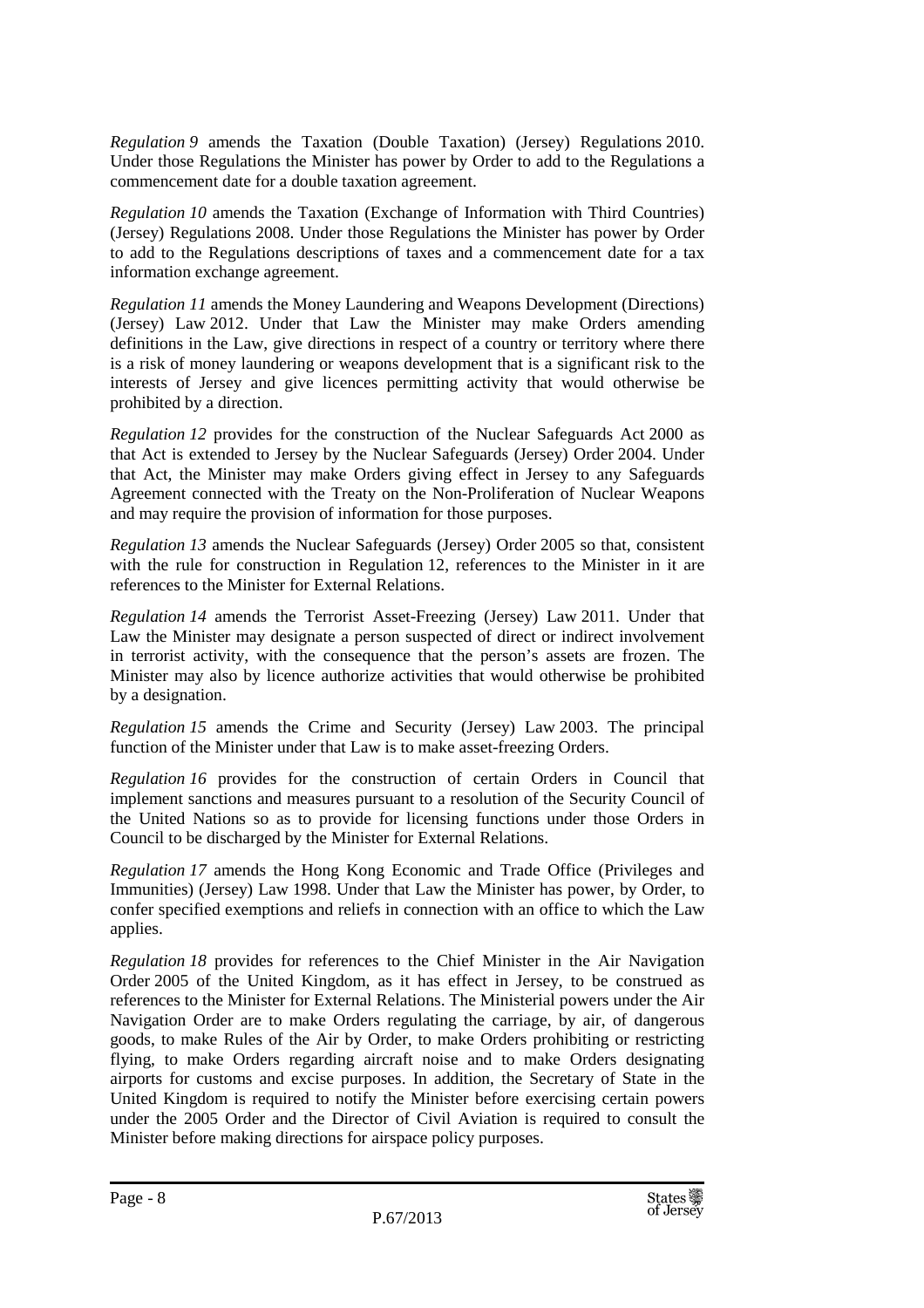*Regulation 19* provides for references to the Chief Minister in the Aviation Security Act 1982 of the United Kingdom, as it has effect in Jersey, to be construed as references to the Minister for External Relations. The Ministerial powers under that Act are to obtain information from the airport operator, to designate restricted zones in the airport, to give directions requiring persons, property and aircraft to be searched before a flight, to require the airport or any part of airport land to be searched and to give directions for the protection of the airport, aircraft, people and property against acts of violence. The Minister has a power, by Order, to regulate air cargo agents, to impose a duty to report certain occurrences, to designate the area of the airport and provide for the calculation of amounts of compensation. The Minister is also liable to compensate a person who is given a direction to demolish a building or works at the airport.

*Regulation 20* amends the Civil Aviation (Jersey) Law 2008 so that references to the Minister mean the Minister for External Relations. The functions of the Minister under the Law are to appoint the Director of Civil Aviation and secure resources for that officeholder, to determine the fee for an aerodrome licence, to hear appeals from decisions of the Director of Civil Aviation, to give directions requiring the holder of an aerodrome licence to do things and to make Air Navigation Orders.

*Regulation 21* revokes enactments that are superseded by these Regulations.

*Regulation 22* provides for the citation of these Regulations and, if adopted, their immediate commencement.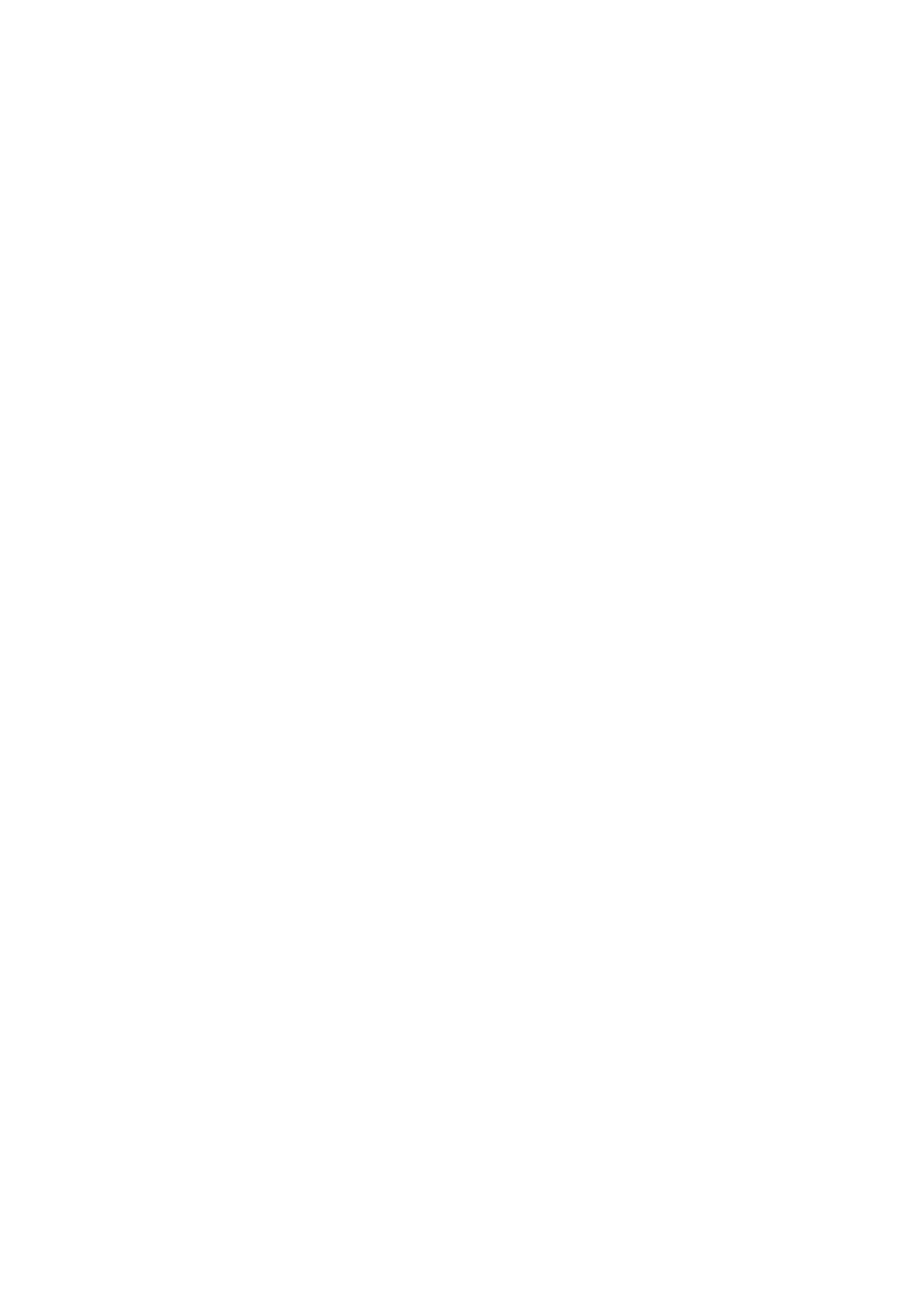

## **DRAFT STATES OF JERSEY (MINISTER FOR EXTERNAL RELATIONS) (JERSEY) REGULATIONS 201-**

#### **Arrangement**

### **Regulation**

| $\mathbf{1}$   |                                                                       |  |  |
|----------------|-----------------------------------------------------------------------|--|--|
| $\overline{2}$ |                                                                       |  |  |
| 3              |                                                                       |  |  |
| 4              |                                                                       |  |  |
| 5              |                                                                       |  |  |
| 6              | European Communities Legislation (Implementation) (Jersey)            |  |  |
|                |                                                                       |  |  |
| 7              | Community Provisions (Restrictive Measures - North Korea) (Jersey)    |  |  |
|                |                                                                       |  |  |
| 8              | Taxation (Agreements with European Union Member States) (Jersey)      |  |  |
|                |                                                                       |  |  |
| 9              | Taxation (Double Taxation) (Jersey) Regulations 2010 amended16        |  |  |
| 10             | Taxation (Exchange of Information with Third Countries) (Jersey)      |  |  |
|                |                                                                       |  |  |
| 11             | Money Laundering and Weapons Development (Directions) (Jersey)        |  |  |
|                |                                                                       |  |  |
| 12             |                                                                       |  |  |
| 13             |                                                                       |  |  |
| 14             |                                                                       |  |  |
| 15             |                                                                       |  |  |
| 16             | United Nations Measures and Sanctions - Orders in Council construed17 |  |  |
| 17             | Hong Kong Economic and Trade Office (Privileges and Immunities)       |  |  |
|                |                                                                       |  |  |
| 18             |                                                                       |  |  |
| 19             |                                                                       |  |  |
| 20             |                                                                       |  |  |
| 21             |                                                                       |  |  |
| 22             |                                                                       |  |  |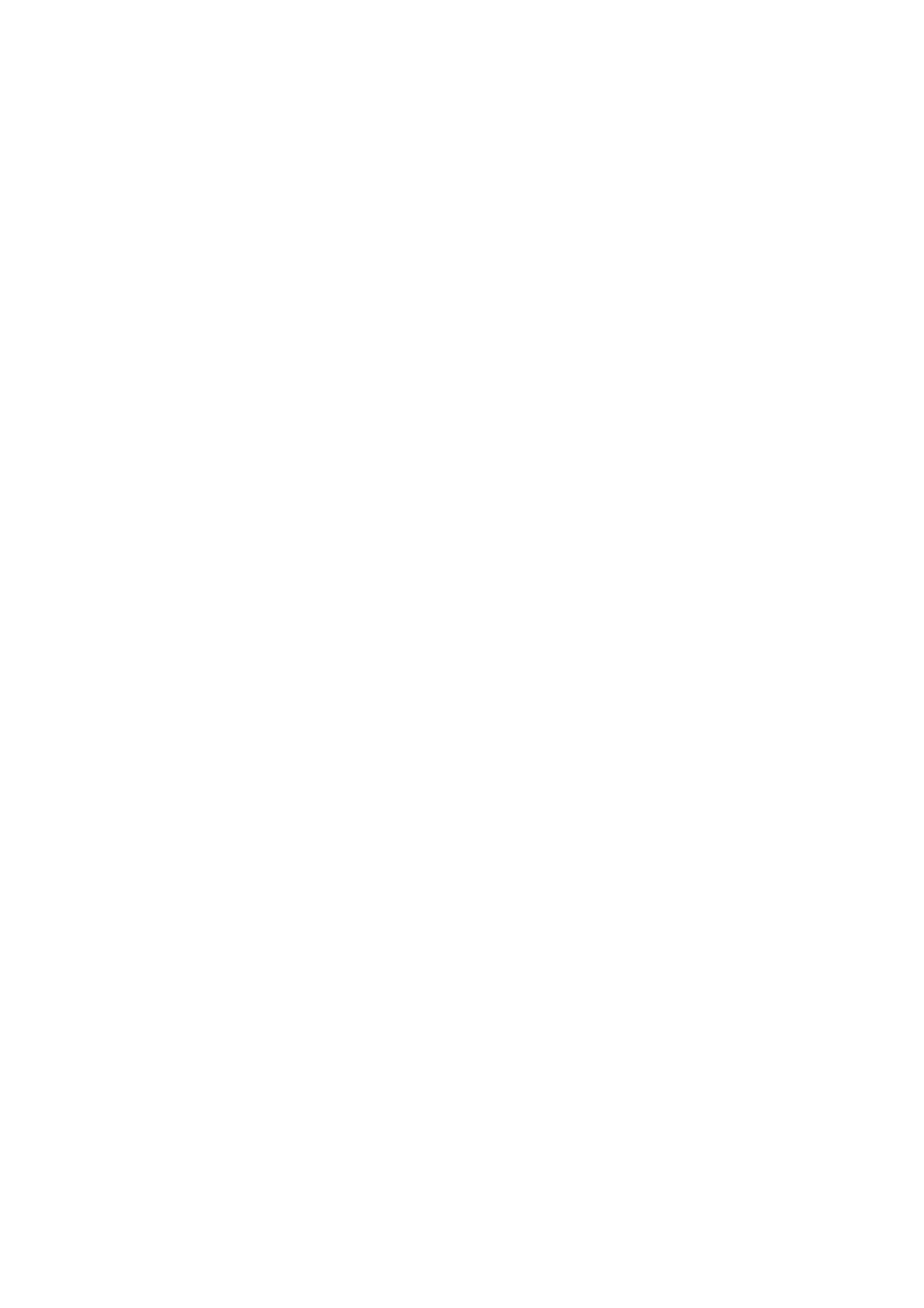

## **DRAFT STATES OF JERSEY (MINISTER FOR EXTERNAL RELATIONS) (JERSEY) REGULATIONS 201-**

*Made Made Made Made Made Made Made Made inserted Coming into force* [date to be inserted]

**THE STATES**, in pursuance of Article 29(2) and (3) of the States of Jersey Law 2005<sup>1</sup>, have made the following Regulations  $-$ 

#### **1 Interpretation**

In these Regulations "principal Law" means the States of Jersey Law 2005<sup>2</sup> .

#### **2 Minister for External Relations**

There is established a Minister for External Relations.

#### **3 Functions of Minister for External Relations**

- (1) The Minister for External Relations shall, concurrently with the Chief Minister, discharge the function described in Article 18(3)(b) of the principal Law.
- (2) There shall be transferred from the Chief Minister to the Minister for External Relations the functions of the Chief Minister under the following –
	- (a) the European Communities Legislation (Implementation) (Jersey) Law  $1996^3$ ;
	- (b) the Community Provisions (Restrictive Measures North Korea) (Jersey) Order 2007<sup>4</sup>;
	- (c) the Taxation (Agreements with European Union Member States) (Jersey) Regulations 2005<sup>5</sup>;
	- (d) the Taxation (Double Taxation) (Jersey) Regulations 2010<sup>6</sup>;
	- (e) the Taxation (Exchange of Information with Third Countries) (Jersey) Regulations 2008<sup>7</sup> ;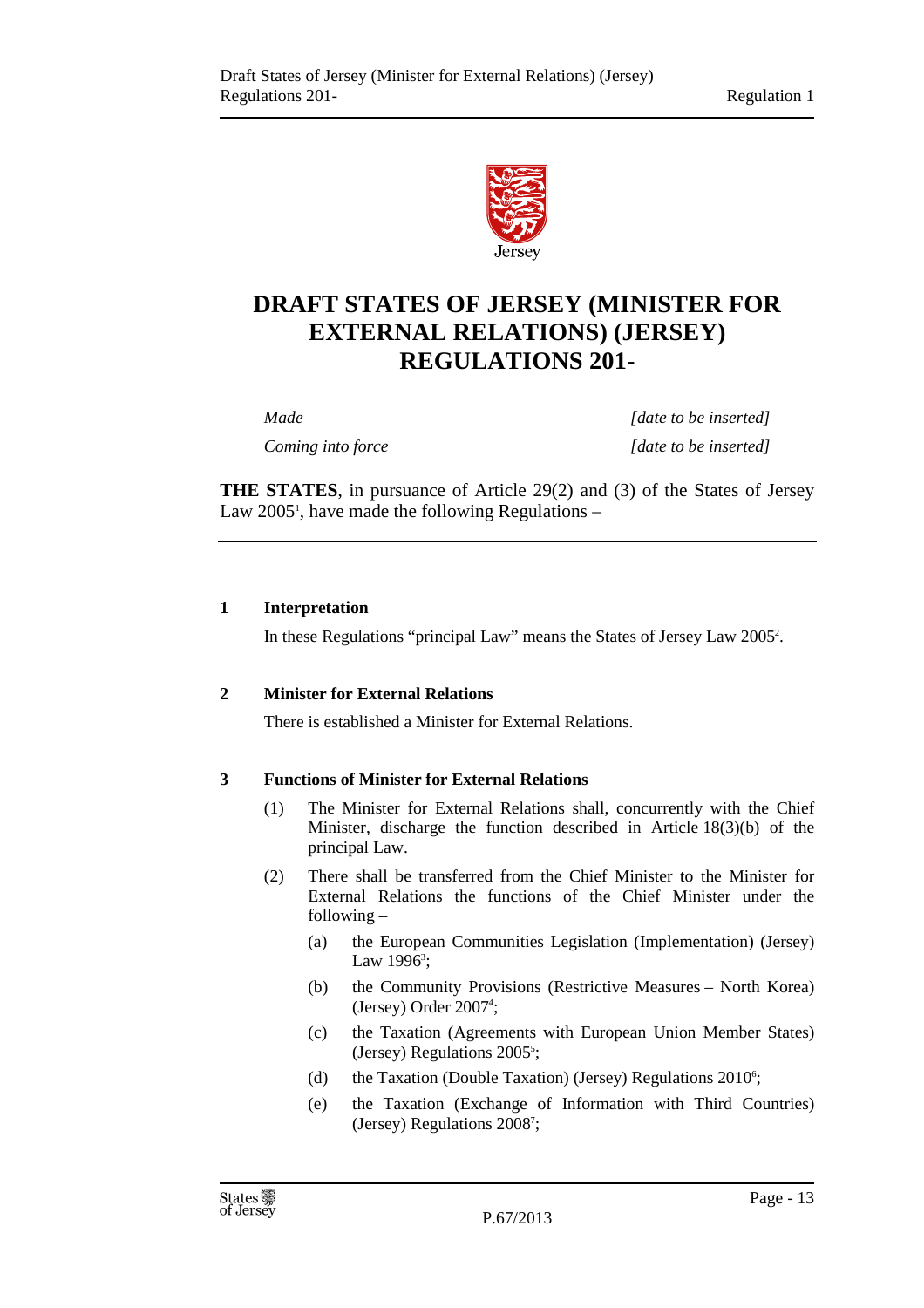- (f) the Money Laundering and Weapons Development (Directions)  $(Jersey)$  Law  $2012$ <sup>8</sup>;
- (g) the Nuclear Safeguards Act 2000 of the United Kingdom, as extended to Jersey by the Nuclear Safeguards (Jersey) Order 2004<sup>9</sup>;
- (h) the Nuclear Safeguards (Jersey) Order  $2005^{10}$ ;
- (i) the Terrorist Asset-Freezing (Jersey) Law  $2011^{11}$ ;
- (i) the Crime and Security (Jersey) Law  $2003^{12}$ ;
- (k) the Iraq (United Nations Sanctions) (Channel Islands) Order 2000 of the United Kingdom;
- (l) the Iraq (United Nations Sanctions) (Channel Islands) Order 2003 of the United Kingdom;
- (m) the Al Qa'ida and Taliban (United Nations Measures) (Channel Islands) Order 2002 of the United Kingdom;
- (n) the Democratic Republic of the Congo (United Nations Sanctions) (Channel Islands) Order 2003 of the United Kingdom;
- (o) the Democratic Republic of the Congo (United Nations Measures) (Channel Islands) Order 2005 of the United Kingdom;
- (p) the Lebanon and Syria (United Nations Measures) (Channel Islands) Order 2006 of the United Kingdom;
- (q) the Liberia (United Nations Sanctions) (Channel Islands) Order 2004 of the United Kingdom;
- (r) the United Nations Arms Embargoes (Somalia, Liberia and Rwanda) (Channel Islands) Order 1996 of the United Kingdom;
- (s) the Somalia (United Nations Sanctions) (Channel Islands) Order 2002 of the United Kingdom;
- (t) the Sudan (United Nations Measures) (Channel Islands) Order 2005 of the United Kingdom;
- (u) the Terrorism (United Nations Measures) (Channel Islands) Order 2001 of the United Kingdom;
- (v) the Hong Kong Economic and Trade Office (Privileges and Immunities) (Jersey) Law 1998<sup>13</sup>;
- (w) the Air Navigation Order 2005 of the United Kingdom, as extended to Jersey by the Air Navigation (Jersey) Order 2008<sup>14</sup>;
- (x) the Aviation Security Act 1982 of the United Kingdom, as extended to Jersey by the Aviation Security (Jersey) Order 1993<sup>15</sup>;
- (y) the Civil Aviation (Jersey) Law  $2008^{16}$ .
- (3) All rights enjoyed and liabilities incurred by the Chief Minister in connection with the functions transferred by paragraph (2) shall be transferred to the Minister for External Relations and become the rights and liabilities of the Minister for External Relations.
- (4) A provision of a contract or other instrument that specifies that a right or liability of the Chief Minister is incapable of transfer shall, to the extent that it applies to a right or liability transferred by paragraph (3), be of no effect.
- (5) The operation of paragraph (3) shall not be regarded –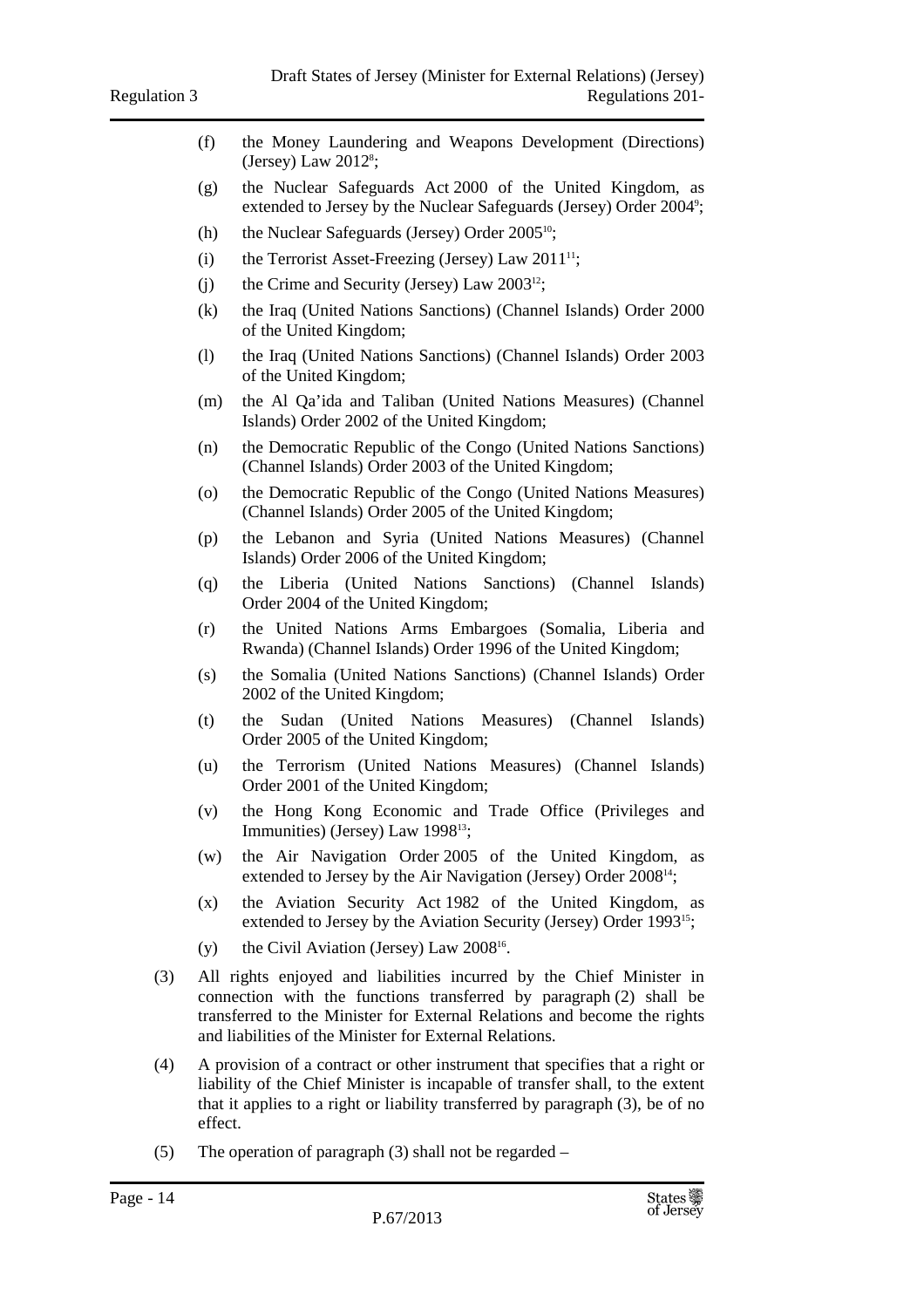- (a) as a breach of contract or confidence or otherwise as a civil wrong;
- (b) as a breach of any contractual provision prohibiting, restricting or regulating the assignment or transfer of rights or liabilities; or
- (c) as giving rise to any remedy by a party to a contract or other instrument, as an event of default under any contract or other instrument or as causing or permitting the termination of any contract or other instrument, or of any obligation or relationship.

#### **4 Principal Law amended**

In Article 18(1) of the principal Law for the number "9" there shall be substituted the number "10".

#### **5 Standing Orders amended**

In standing order 117 of the Standing Orders of the States of Jersey<sup>17</sup> –

- (a) in paragraph (1), after "Education, Sport and Culture" there shall be inserted "External Relations";
- (b) at the end of paragraph (18) there shall be added the words "or the establishment of a Minister".

#### **6 European Communities Legislation (Implementation) (Jersey) Law 1996 amended**

In Article 1 of the European Communities Legislation (Implementation) (Jersey) Law 1996<sup>18</sup> for the definition "Minister" there shall be substituted the following definition –

" 'Minister' means the Minister for External Relations;".

#### **7 Community Provisions (Restrictive Measures – North Korea) (Jersey) Order 2007 amended**

In Article 6(2) of the Community Provisions (Restrictive Measures – North Korea) (Jersey) Order 2007<sup>19</sup> for the words "Chief Minister" there shall be substituted the word "Minister".

#### **8 Taxation (Agreements with European Union Member States) (Jersey) Regulations 2005 amended**

In Regulation 1 of the Taxation (Agreements with European Union Member States) (Jersey) Regulations 2005<sup>20</sup> for the definition "Minister" there shall be substituted the following definition –

" 'Minister' means the Minister for External Relations;".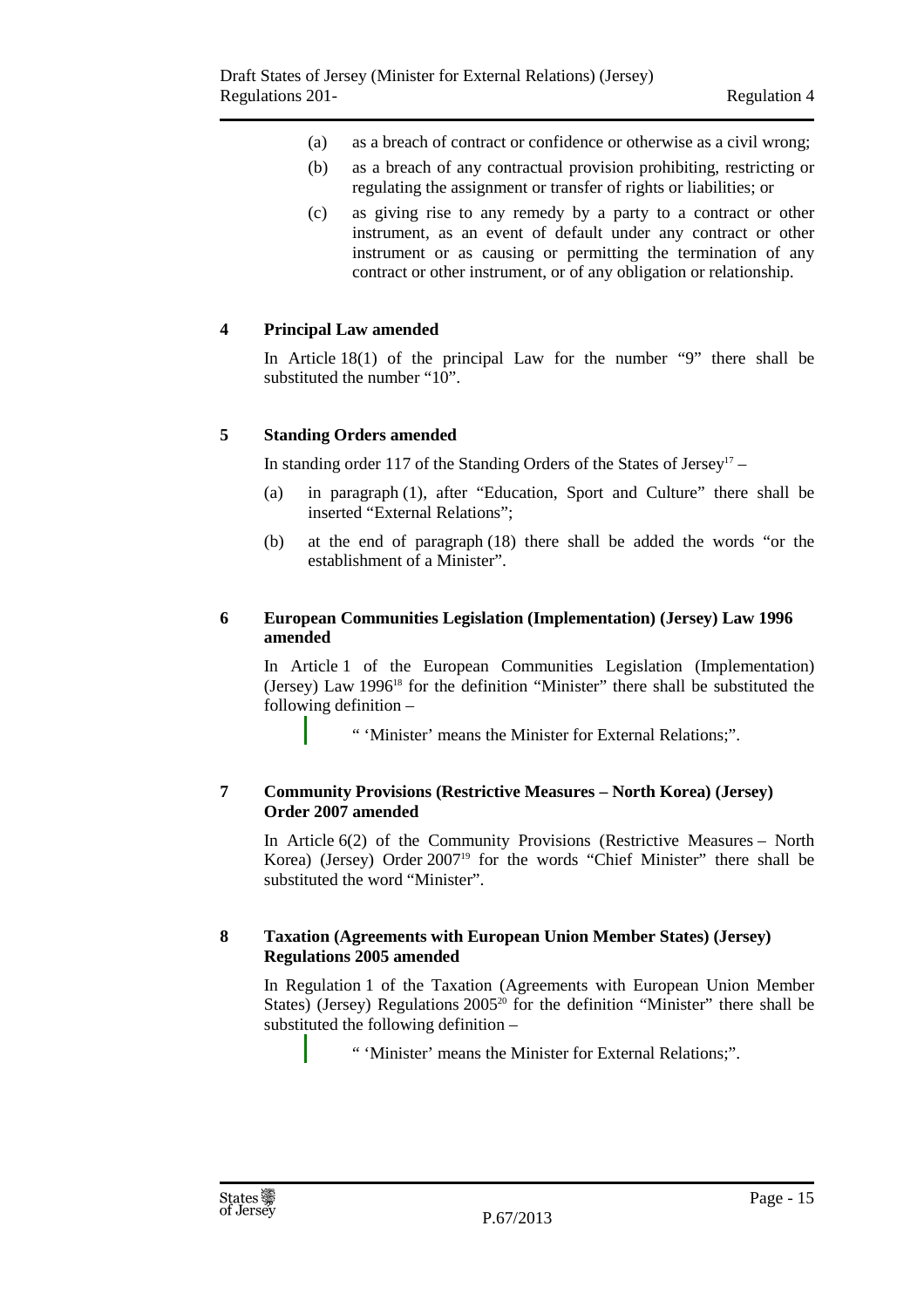#### **9 Taxation (Double Taxation) (Jersey) Regulations 2010 amended**

In Regulation 3 of the Taxation (Double Taxation) (Jersey) Regulations  $2010^{21}$ for the words "Chief Minister" there shall be substituted the words "Minister for External Relations".

#### **10 Taxation (Exchange of Information with Third Countries) (Jersey) Regulations 2008 amended**

In Regulation 16A(3) of the Taxation (Exchange of Information with Third Countries) (Jersey) Regulations  $2008^{22}$  for the words "Chief Minister" there shall be substituted the words "Minister for External Relations".

#### **11 Money Laundering and Weapons Development (Directions) (Jersey) Law 2012 amended**

In the Money Laundering and Weapons Development (Directions) (Jersey) Law  $2012^{23}$  –

(a) in Article 1 for the definition "Minister" there shall be substituted the following definition –

" 'Minister' means the Minister for External Relations;";

- (b) in the Schedule
	- (i) for the words "Chief Minister" wherever they appear there shall be substituted the word "Minister",
	- (ii) for the words "Chief Minister's" there shall be substituted the word "Minister's".

#### **12 Nuclear Safeguards Act 2000 construed**

In the Nuclear Safeguards Act 2000 of the United Kingdom, as extended to Jersey with modifications by the Nuclear Safeguards (Jersey) Order  $2004^{24}$ , a reference to the Policy and Resources Committee shall be construed as a reference to the Minister for External Relations.

#### **13 Nuclear Safeguards (Jersey) Order 2005 amended**

In Article  $1(1)$  of the Nuclear Safeguards (Jersey) Order  $2005^{25}$  for the definition "Minister" there shall be substituted the following definition –

" 'Minister' means the Minister for External Relations;".

#### **14 Terrorist Asset-Freezing (Jersey) Law 2011 amended**

In the Terrorist Asset-Freezing (Jersey) Law  $2011^{26}$  –

- (a) for the words "Chief Minister" in each place that they appear there shall be substituted the word "Minister";
- (b) for the words "Chief Minister's" in each place that they appear there shall be substituted the word "Minister's";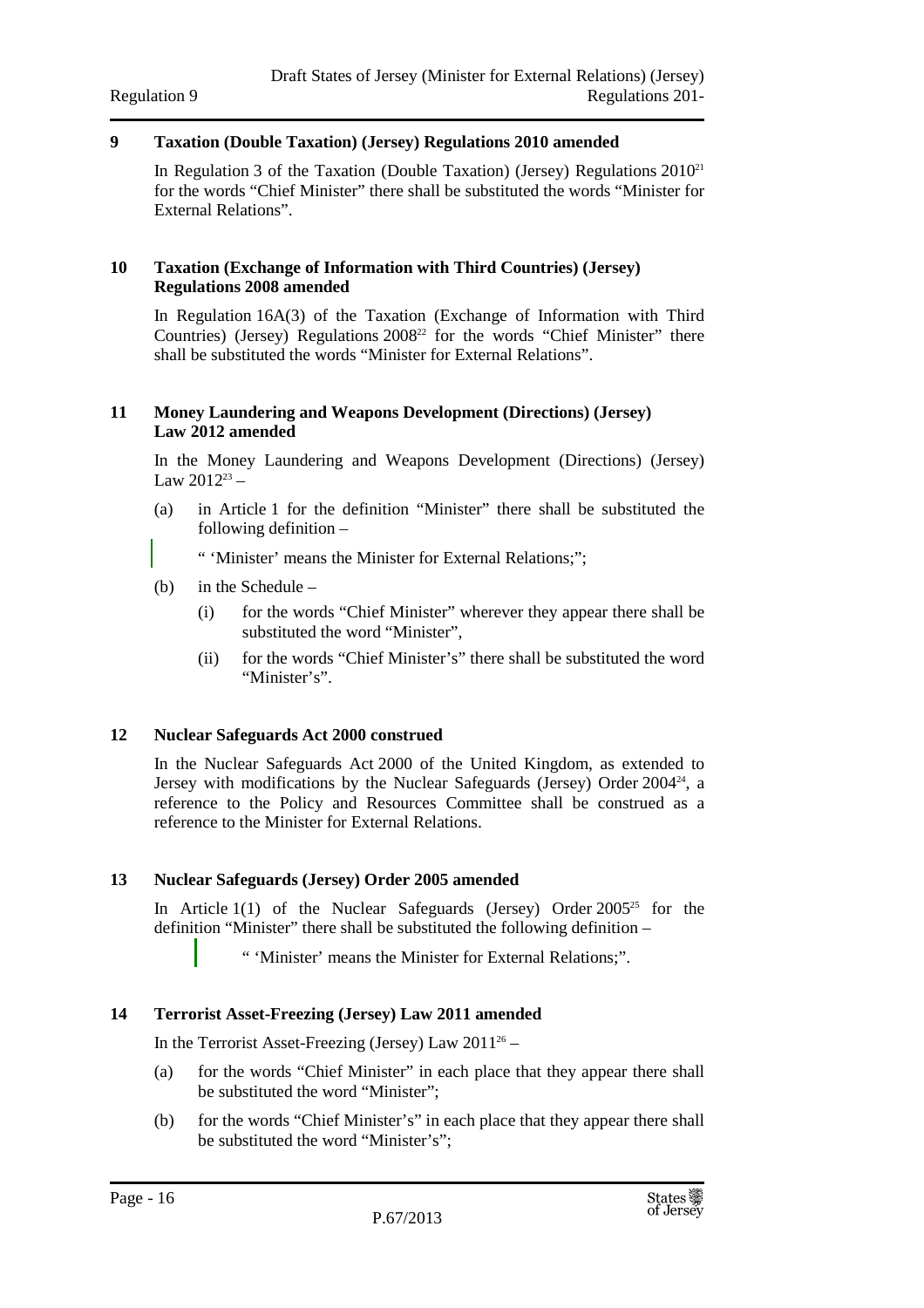- (c) in Article 1(1) after the definition "interim designation" there shall be inserted the following definition –
	- " 'Minister' means the Minister for External Relations;".

#### **15 Crime and Security (Jersey) Law 2003 amended**

In Article  $1(1)$  of the Crime and Security (Jersey) Law 2003<sup>27</sup> for the definition "Minister" there shall be substituted the following definition –

" 'Minister' means the Minister for External Relations;".

#### **16 United Nations Measures and Sanctions – Orders in Council construed**

- (1) In the following enactments of the United Kingdom, in the definition "licensing authority", a reference to the Policy and Resources Committee shall be construed as a reference to the Minister for External Relations –
	- (a) article 4(1) of the Iraq (United Nations Sanctions) (Channel Islands) Order 2003<sup>28</sup>;
	- (b) article 2(1) of the Al-Qa'ida and Taliban (United Nations Measures) (Channel Islands) Order 2002<sup>29</sup>;
	- (c) article 2(1) of the Democratic Republic of the Congo (United Nations Sanctions) (Channel Islands) Order 2003<sup>30</sup>;
	- (d) article 2(1) of the Democratic Republic of the Congo (United Nations Measures) (Channel Islands) Order 2005<sup>31</sup>;
	- (e) article 2(1) of the Liberia (United Nations Sanctions) (Channel Islands) Order 2004<sup>32</sup>;
	- (f) article 2(1) of the Somalia (United Nations Sanctions) (Channel Islands) Order  $2002^{33}$ ;
	- (g) article 2(1) of the Sudan (United Nations Measures) (Channel Islands) Order 2005<sup>34</sup>; and
	- (h) article 2(1) of the Terrorism (United Nations Measures) (Channel Islands) Order 2001<sup>35</sup> .
- (2) In article 2 of the Lebanon and Syria (United Nations Measures) (Channel Islands) Order 2006<sup>36</sup>, in the definition "relevant authority", the reference to the Chief Minister shall be construed as a reference to the Minister for External Relations.
- (3) In article 2(1) of the Iraq (United Nations Sanctions) (Channel Islands) Order 2000<sup>37</sup> as amended by the Iraq (United Nations Sanctions) (Channel Islands) Order 2003<sup>38</sup>, in the definition "relevant enforcement authority", the reference to the Policy and Resources Committee shall be construed as a reference to the Minister for External Relations.
- (4) In the United Nations Arms Embargoes (Somalia, Liberia and Rwanda) (Channel Islands) Order 1996<sup>39</sup> a reference to the Policy and Resources Committee shall be construed as a reference to the Minister for External Relations.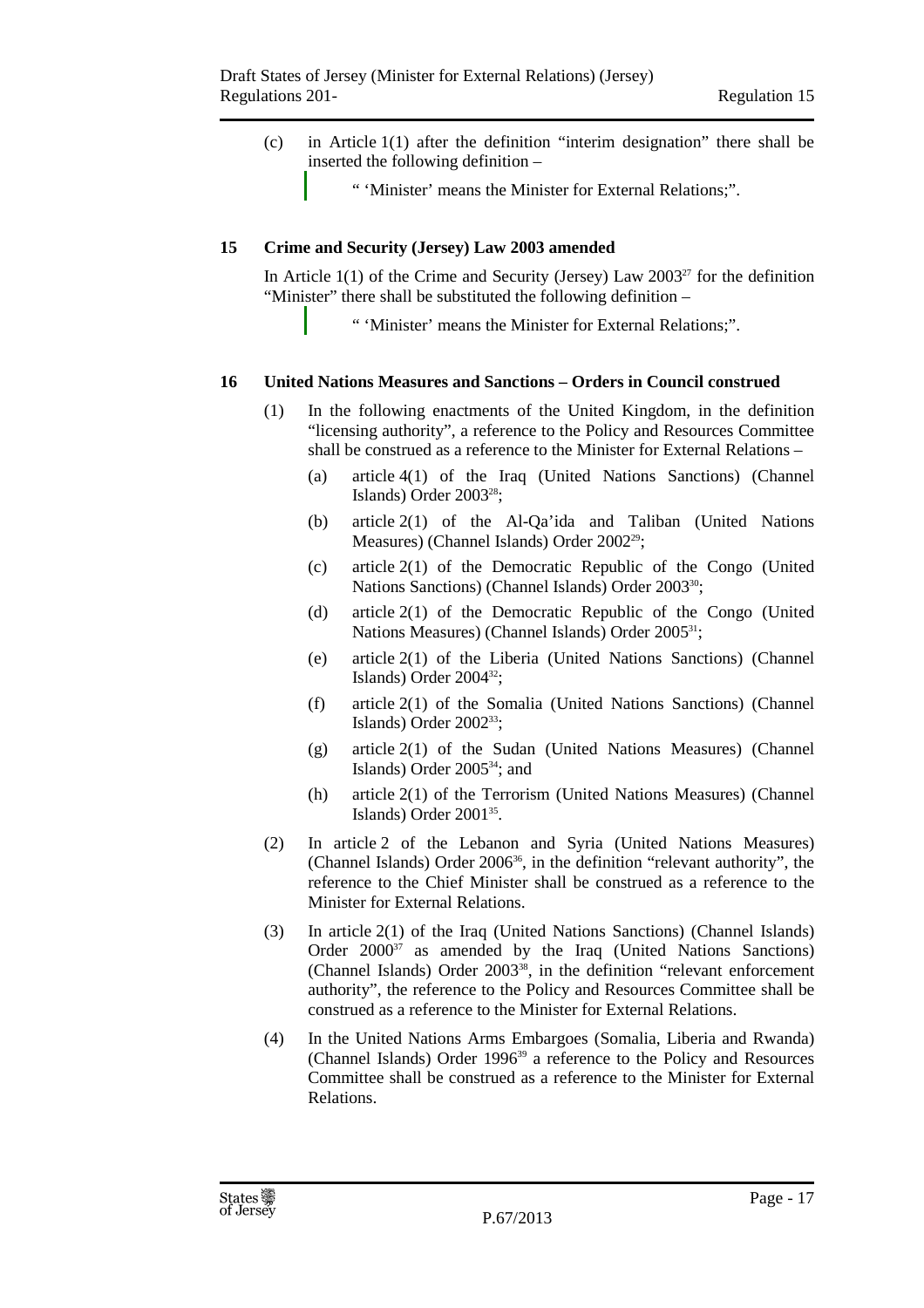#### **17 Hong Kong Economic and Trade Office (Privileges and Immunities) (Jersey) Law 1998 amended**

In paragraphs 5 and 6 of the Schedule to the Hong Kong Economic and Trade Office (Privileges and Immunities) (Jersey) Law 1998 <sup>40</sup> for the words "Chief Minister" there shall be substituted the words "Minister for External Relations".

#### **18 Air Navigation Order 2005 construed**

In the Air Navigation Order 2005 of the United Kingdom, extended to Jersey with modifications by the Air Navigation (Jersey) Order  $2008<sup>41</sup>$ , a reference to the Chief Minister shall be construed as a reference to the Minister for External Relations.

#### **19 Aviation Security Act 1982 construed**

In the Aviation Security Act 1982 of the United Kingdom, extended to Jersey with exceptions, adaptations and modifications by the Aviation Security (Jersey) Order 1993<sup>42</sup>, references to the Committee, other than the references in section 21(6)(a) and in the definition "Airport Director" in section 38(1), shall be construed as references to the Minister for External Relations.

#### **20 Civil Aviation (Jersey) Law 2008 amended**

In Article  $1(1)$  of the Civil Aviation (Jersey) Law 2008<sup>43</sup>, for the definition "Minister" there shall be substituted the following definition –

" 'Minister' means the Minister for External Relations;".

#### **21 Revocations**

The following enactments are revoked –

- (a) Regulation 10 of the States of Jersey (Amendments and Construction Provisions No. 1) (Jersey) Regulations  $2005^{44}$ ;
- (b) Regulation 3(b) of the States of Jersey (Transfer of Functions No. 5) (Economic Development to Chief Minister) (Jersey) Regulations 2012<sup>45</sup> .

#### **22 Citation and commencement**

These Regulations may be cited as the States of Jersey (Minister for External Relations) (Jersey) Regulations 201- and shall come into force forthwith.